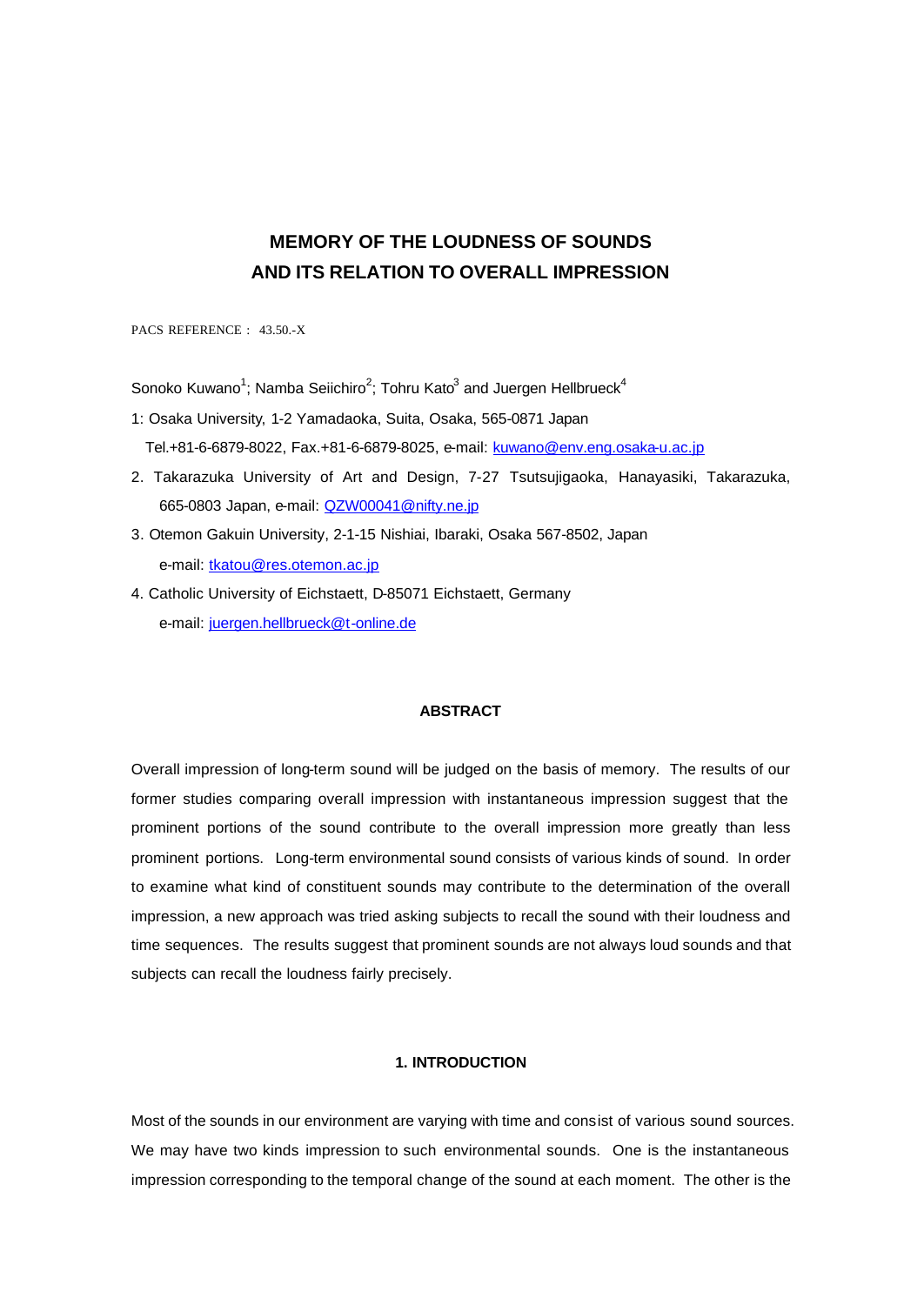overall impression after listening to the sound for some period. The period may differ from a few minutes to a few hours, a day, a month or a year. The overall impression of long-term sound will be judged on the basis of memory. Memory of long-term sound may be influenced by various factors as well as the instantaneous impression of the sound. In our former studies [1-3], it was found that the overall impression is not always the same as the average of instantaneous loudness, but usually overall impression is overestimated compared with the average of instantaneous judgments. This suggests that the prominent portions may have greater contribution to the overall impression than less prominent portions. The present study is conducted in order to make clear which portions of the sound are prominent and easily memorized and how they contribute to the overall impression asking subjects to recall the sound sources and express their temporal sequences and loudness after instantaneous judgment of loudness.

#### **2. EXPERIMENT**

# (1) Stimulus

Environmental sound recorded in the suburban area in Eichstaett in Germany was used as a stimulus. The duration was 20 min. It included road traffic noise, noise from motor bike, train noise, bird twittering, etc. The L<sub>Aeq</sub> value was 76.3 dB. The sound level pattern is shown in Fig.1.



Fig.1

### (2) Procedure

The experiment consisted of the following three parts, each of which was conducted in different days.

Step A: Subjects listened to the sound without doing anything. After listening to the whole sound, subjects were asked to judge the overall impression of loudness using 50-point category scale and recall the name of the sound sources after the overall judgments.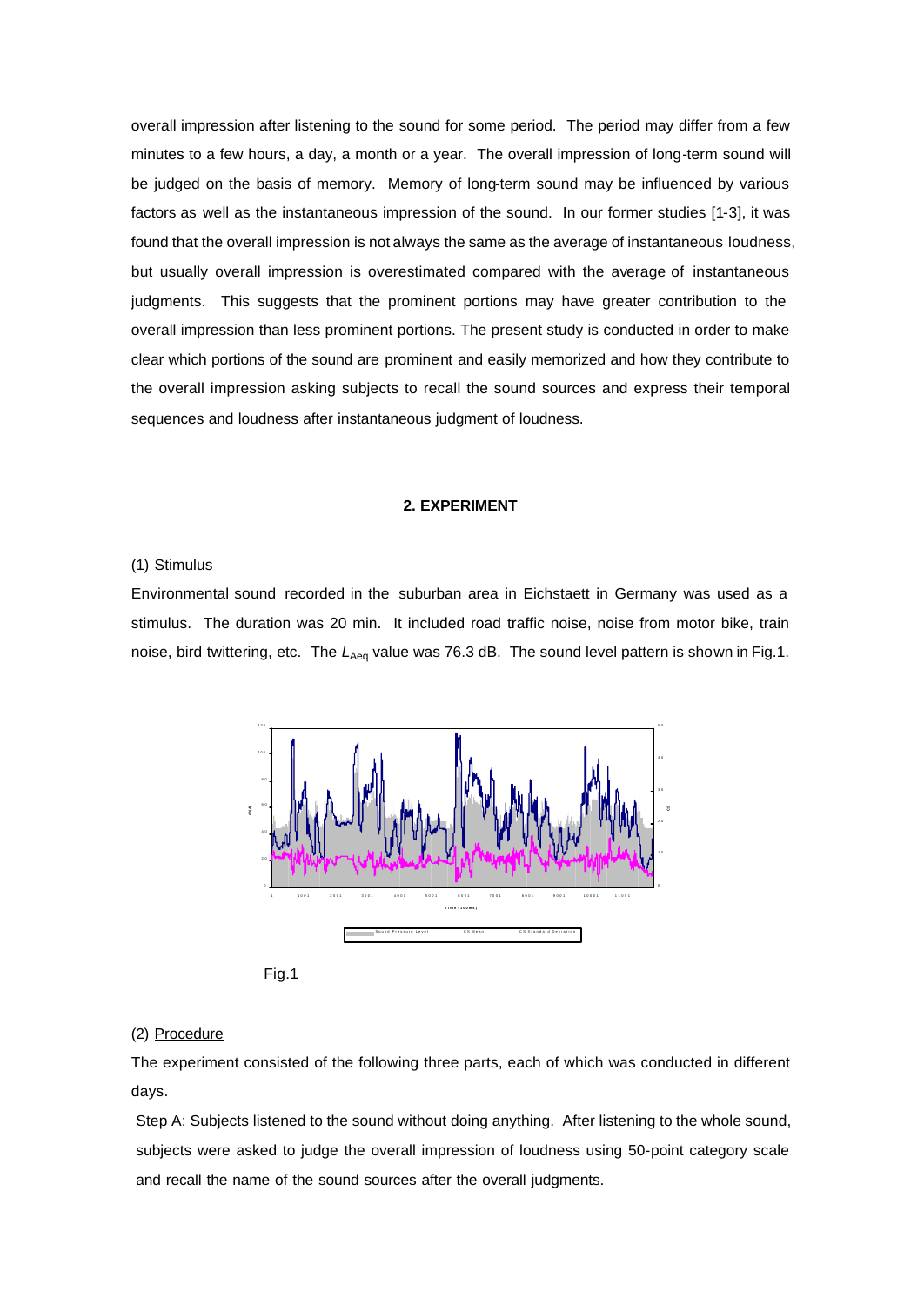Step B: Subjects were asked to judge the loudness continuously by matching the length of a line on a screen to the instantaneous impression of loudness. They were also asked to judge the overall loudness by 50-point category scale after the instantaneous judgments.

Step C: Subjects were instructed to memorize the sound while listening to the sound. After listening to the whole sound, they were asked to recall each sound source and write down the names of the sound sources with the order of recalling in the time-loudness axes.

# (3) Equipment

The sound was reproduced with a DAT recorder (Pioneer D-05) and presented to subjects' ears though headphones (Stax SDR-X Pro) in a sound proof room.

# (4) Subject

Five Japanese females and three Japanese males with normal hearing ability aged between 22 and 40 participated in the experiment. However, a part of the data of two subjects was missing and the data of six subjects were analyzed.

### **3. RESULTS**

#### (1) Relation between instantaneous judgment and instantaneous sound level

There is a time lag (reaction time) between the presentation of sounds and the subjects' responses to them. The coefficient of correlation between physical values ( $L_{Aea,100ms}$ ) and subjects' responses sampled every 100 ms was calculated by sliding the interval between them. The time lag when the highest correlation was obtained was regarded as the reaction time. Taking the reaction time into account, the instantaneous judgments sampled every 100 ms are averaged. High correlation was found between them as shown in Fig.1. This suggests that the instantaneous impression is mainly determined by instantaneous physical values.

### (2) Relation between instantaneous loudness and overall loudness

The results are shown in Fig.2. There was little difference between overall loudness judged in Steps A (34.7) and B (32.0). On the other hand, the average of instantaneous judgments in Step B was 21.9, which was much smaller than overall loudness. It was confirmed that the overall loudness is not the simple average of the instantaneous loudness as found in our former studies [1-3].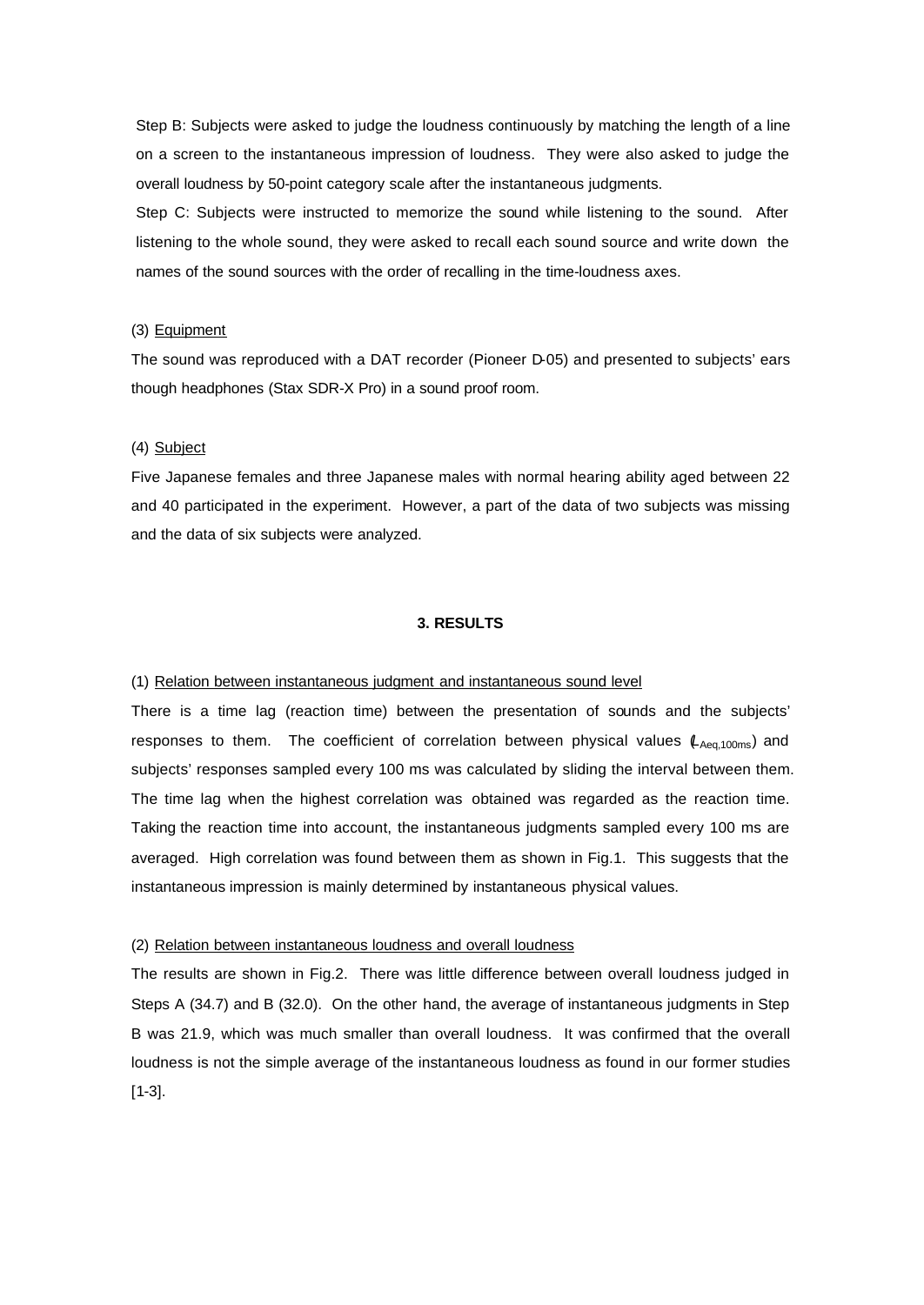



# (3) Factors which determine the overall impression

Each subject recalled about 15-20 sounds on the average in Step C. Though the number and the kind of the recalled sound sources are different among subjects, the recalled sound sources may be regarded as the prominent sounds to the subject. The loudness was expressed on the vertical line of the response sheets. The average of loudness judgment of recalled sounds was calculated for each subject and the judgments of six subjects were averaged. This average is close to the overall judgment in Step A and Step B as shown in Fig.2. It is noticed that the recalled sound sources were not always loud sounds, but many subjects recalled the sound of bird twittering. This result suggests that impressive sounds may contribute to determining the overall judgment regardless of their sound levels.

### (4) Order of recall

Subjects were asked to write the order of recalling in Step C. Three patterns of recalling were found. (1) Subjects recalled in the order of loudness, i.e. from loud sounds to soft sounds. (2) Subjects first recalled the sounds presented at the beginning or at the end. (3) Subject recalled by grouping the sound sources. That is, for example, train noises were audible four times in 20 min and these four train noises were recalled first. These patterns of recalling meet the law of memory and further analysis is needed in order to find the weight of each sound in determining overall impression.

### (5) Correct recall

Since it is difficult for subjects to recall the time precisely when each sound source appeared, the 20 min was divided into five portions. If the sound is plotted in the correct portion or adjacent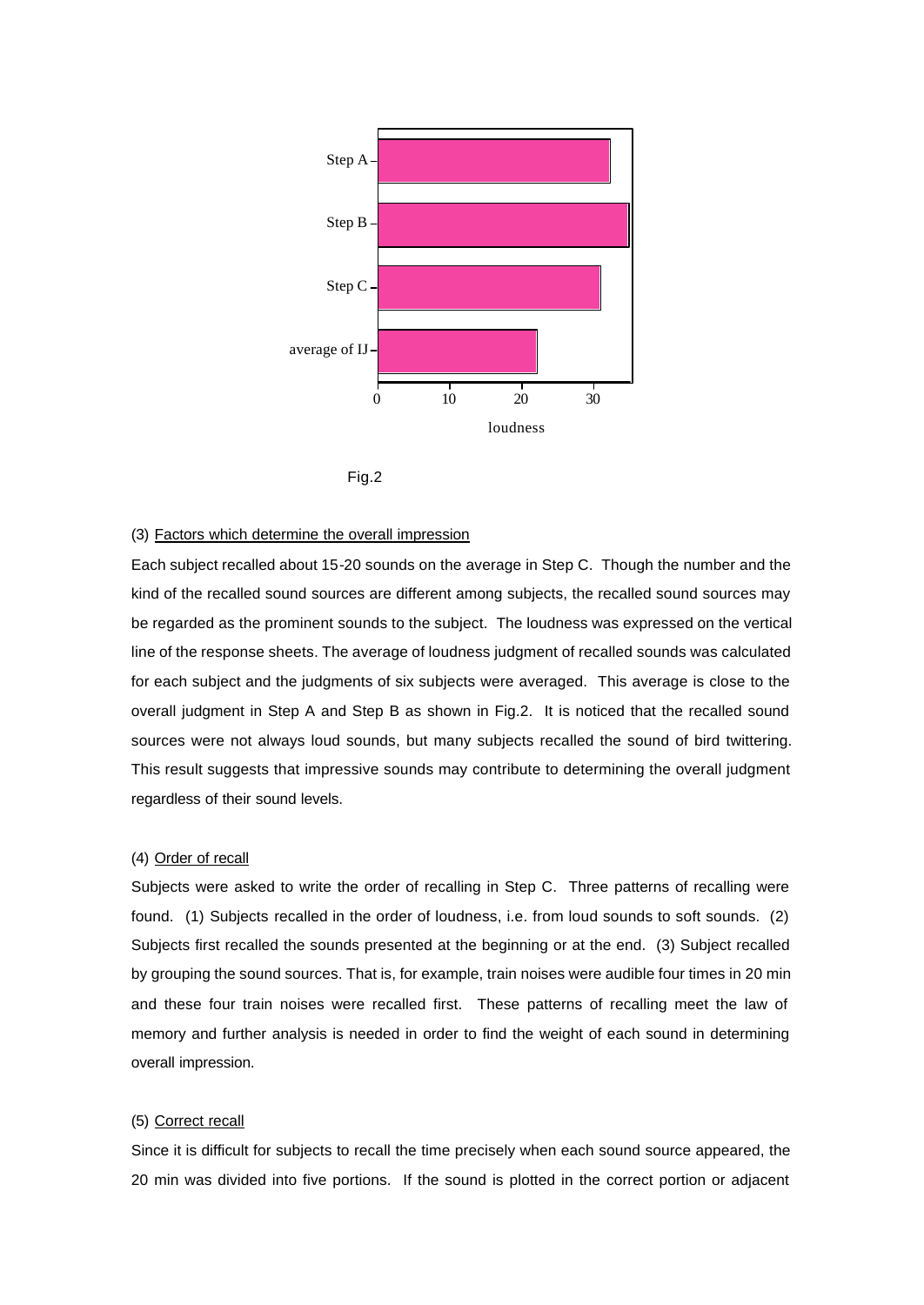portions, it was admitted as correct answer. The result is shown in Fig.3. The train noise was fairly loud and seemed to be impressive. However, there were few subjects who recalled correctly all the four train noises. It is not easy to recall the sound sources, but it seems more difficult to recall the correct timing of the occurrence of each sound source.





### (6) Relation between sound level and loudness of recalled sounds

The maximum levels of train noise, road traffic noise, train crossing, car horns, and bird twittering were correlated to the loudness judged in Step C. The result is shown in Fig.4. High correlation was found between them. It was suggested that recalled loudness shows good correlation with physical values if the sounds were recalled just after listening.